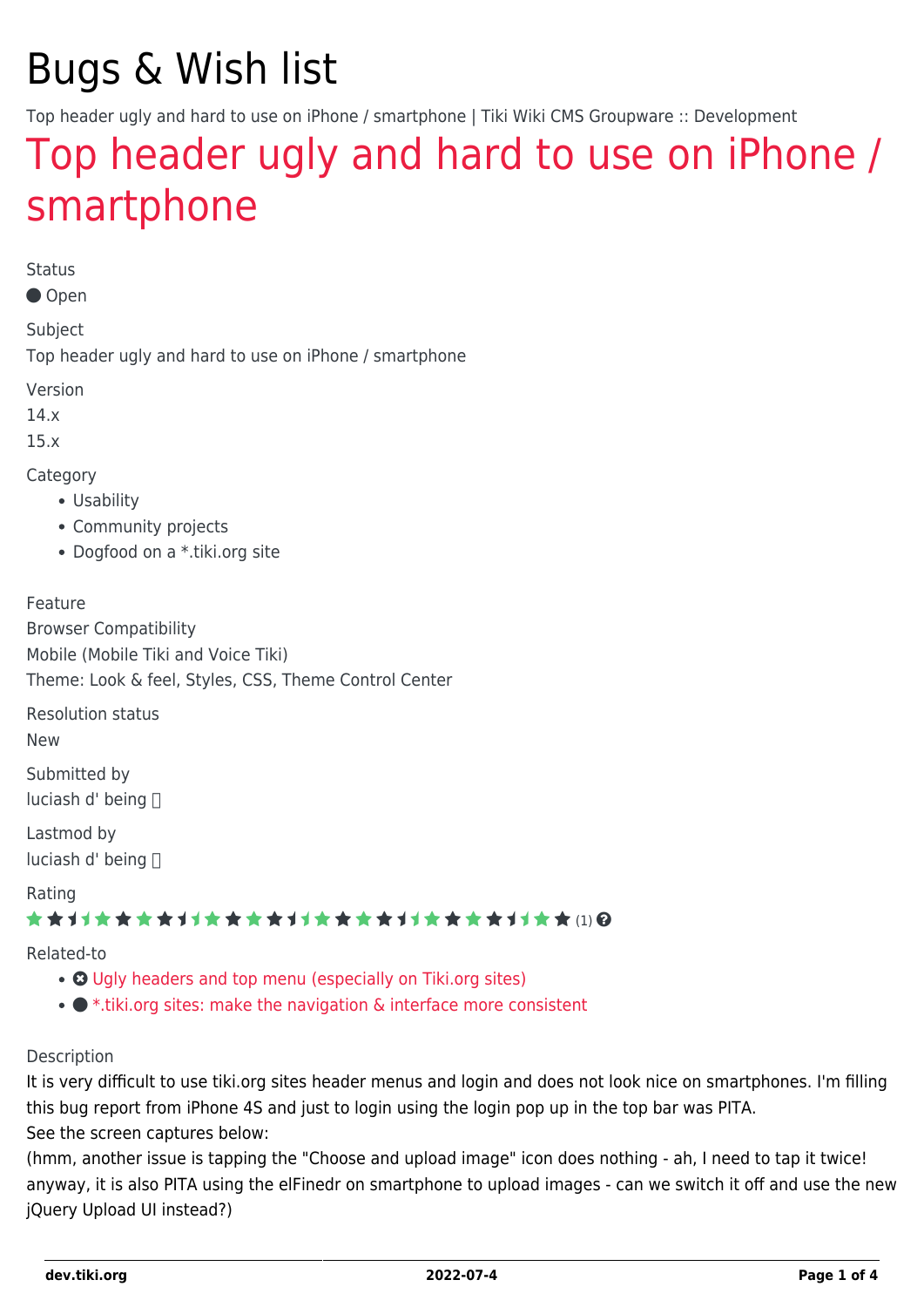| & deviations<br>⋍                                                              | & devilling<br>c.                                                                 | & details any<br>APPROVALMENT CLASS STATE                                                                                       | <b>With contact and the contact</b><br><b>Distribution</b>                      | 96.54<br>A details are:<br>********                                                                 | & deviations                                        | & devilling<br>c                                |
|--------------------------------------------------------------------------------|-----------------------------------------------------------------------------------|---------------------------------------------------------------------------------------------------------------------------------|---------------------------------------------------------------------------------|-----------------------------------------------------------------------------------------------------|-----------------------------------------------------|-------------------------------------------------|
| -                                                                              | ٠<br>Tächnisch Glass<br>Development - Tiki Wiki                                   | <b>CMS Grospware</b><br><b>Louise</b>                                                                                           | <b>Participants</b><br>dails the place where Tiki Users most Tiki<br>Deurlapers | at Remonderine<br>dur travell                                                                       | <b>C</b> Substitution<br>Development - THI Wild-    | - 1<br><b>Making Sills</b><br>Without and Sugar |
| $\sim$<br>Development                                                          | <b>CMS Circupacie</b><br><b>Light</b> is<br>-------------                         | <b>Usersame:</b><br>Usersson                                                                                                    | <b>UNION CALL</b><br><b>Hallman</b>                                             | Legie :<br>__                                                                                       | <b>CMS Greatware</b><br><b>Sing staff</b><br>$\sim$ | <b>Color</b><br>dat Cole<br><b>Connective</b>   |
| This is the place where TSO disect meet TM<br>Directoroni.<br><b>Morrison</b>  | This is the stace related TBI (Digest meet TBI)<br>Dresbann.<br><b>Users can:</b> | . Report a buy or suggest as:<br>andores manage<br>· Regime your midson.                                                        | $q u e r t z u $ i o p<br>asdfghjkl                                             | <b>THE CONSTRUCTION OF A STATE OF A 49</b><br>Developers<br><b>Wear's card</b>                      | Security.<br><b>Charlesto</b>                       | Security.<br><b>Charlesto</b>                   |
| a Bayoni a bug or suggest an<br><b>ENGINEERING</b><br><b>Inview our saldon</b> | Report a beg or suggest an-<br>Manzones<br>A Strahnanshire wider                  | . Interior assumption of the components<br>· Interior analysis<br>a compared to come a developer.<br>$\circ$<br>Developers can: | $c$ v b n m $a$<br>10/808                                                       | Elepant a bug or suggest an<br>enhancement<br>- Raview your widnes.<br>Sond suggestions in comments | Doselenment                                         | Dosalonmont                                     |

Easy to solve? 1 difficult Priority 5 Demonstrate Bug (Tiki 19+) Please demonstrate your bug on show2.tikiwiki.org Version: trunk ▼ [Create show2.tikiwiki.org instance](#page--1-0) Ticket ID 5851 Created Friday 11 March, 2016 15:34:58 GMT-0000 by luciash d' being  $\Box$ LastModif Friday 11 March, 2016 17:49:57 GMT-0000

## Comments



[Jonny Bradley](https://dev.tiki.org/user8515) 11 Mar 16 16:10 GMT-0000

Generally i agree, it's been bad since 13, so would be good to get sorted out.

Regarding the upload thing, one way would be to use the mobile perspective to disable elFinder, and anyway you can still use the old upload form when elFinder is enabled (not sure if the new jquery upload is enabled on the sites, i will do so)



Agreed. Thanks. How do I switch the elFinder interface to the classic Tiki one when trying to add images? Cannot seem to find it? luci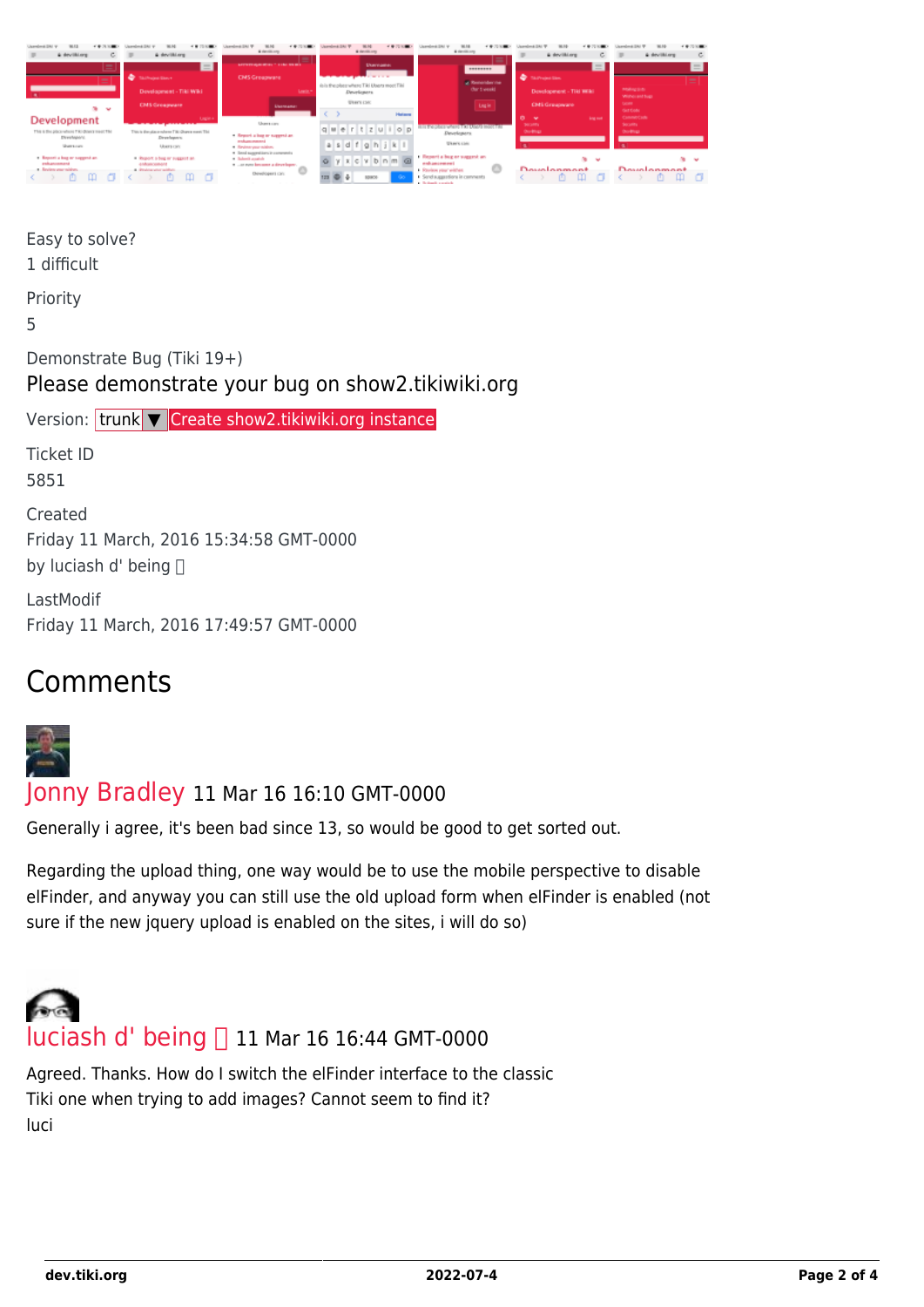

### Gary Cunningham-Lee 11 Mar 16 17:11 GMT-0000

I've tried to make this point (about the navbar) a few times. There might be a way to improve the experience using the current code by finding a good combination of modules and menus and so on for large and small screens, using Bootstrap visibility classes to show or not show them. If a good combination can be found, then the problem is just one of documentation. But this does mean duplication of effort to cater to large and small screens separately.

I don't know how things can be nicely responsive automatically. It seems like it would be a big task to really replicate the standard Bootstrap navbar using the setup of modules and menus we have now, considering the Bootstrap navbar construction. I guess it's almost inevitable that the page header becomes nested dropdowns because there's no way to directly populate a Bootstrap navbar structure using Tiki's admin interface; our modules are divs, not list items within a ul.



### [luciash d' being](https://dev.tiki.org/user199)  $\Box$  11 Mar 16 19:39 GMT-0000

I think we should aim to customize the modules class and topclass parameters as close as possible to the Bootstrap examples at <http://getbootstrap.com/components/#navbar-default>and it should work.

I will give it a try. In my opinion we could just use custom link to login/logout instead of the complicated pop-up dropdown module to make things easier a bit. ;) luci



The problem is the "Social Layout" ( $\overline{id}$ ="navbar- $\overline{\text{collapse}}$ -social-modules" ) is trying to collapse everything (all modules) into one hamburger menu instead of letting the site admin handle that via individual modules



I have added some [responsive utilities](http://getbootstrap.com/css/#responsive-utilities)